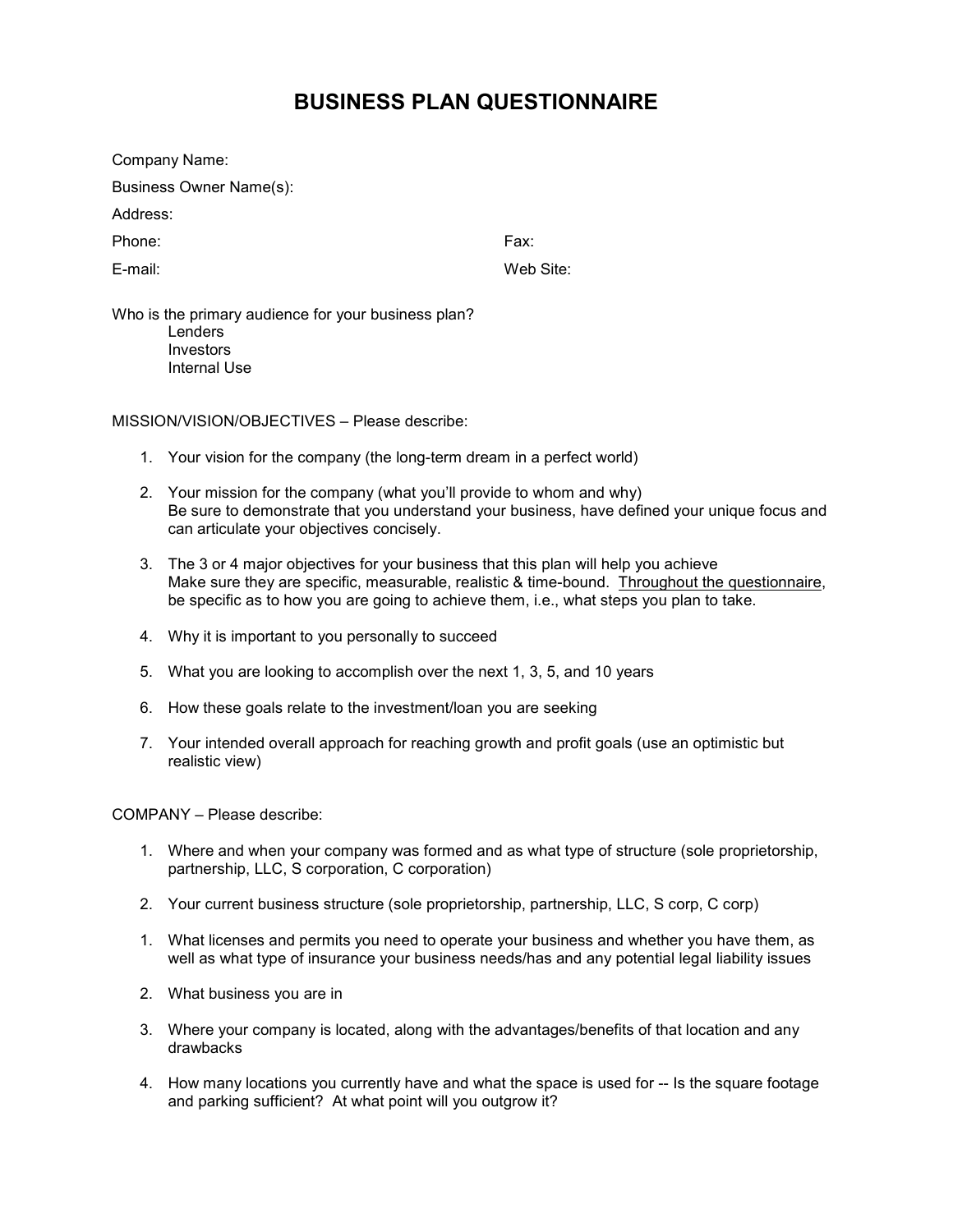- 5. Why you started the company/got into the business
- 6. The company's achievements and significant milestones to date (please provide a timeline)
- 7. How sales, profits, units sold, and number of employees have changed over time
- 8. How successful the company is and how you measure this
- 9. The company's current strengths and current weaknesses (and how you plan to overcome them)
- 10. Any other facts that might help build a case for your business and the money you are seeking

### PRODUCT/SERVICE – Please describe:

- 1. What products/services you offer now, how it differs from the past and what you will offer going forward
- 2. What needs or problems your product/service addresses for the marketplace and how
- 3. The features and benefits (customer viewpoint) of your product/service
- 4. How your product/service is different from others on the market
- 5. Any legal protection you have for your product/service
- 6. How your product/service is competitive based on its quality, value, selection, price and/or location
- 7. Any technology involved in producing your product or service.
- 8. Your Product, in terms of what it is, what it does, its size, shape, color, cost, design, quality, capabilities, lifespan
- 9. Your Services, in terms of what they are, how they work, the steps in your service process

MARKET & INDUSTRY (from suppliers of raw materials to end of distribution channel, plus similar, complementary and supplementary products/services) – Please describe:

- 1. The size of your industry and market by both revenue and number of firms
- 2. The characteristics of this industry and market, such as growth trends, units sold and employment
- 3. Any other significant statistics for your industry/market
- 4. Factors influencing growth or decline in your industry/market (include supporting research)
- 5. Past and anticipated future trends in the industry/market (include supporting research)
- 6. Obstacles there are for others who want to enter the market/industry (barriers to entry)
- 7. The number of companies expected to enter your industry/market (approx.) and at what point
- 8. Any government regulations that affect your industry/business Is your industry highly regulated or does it fall below government radar?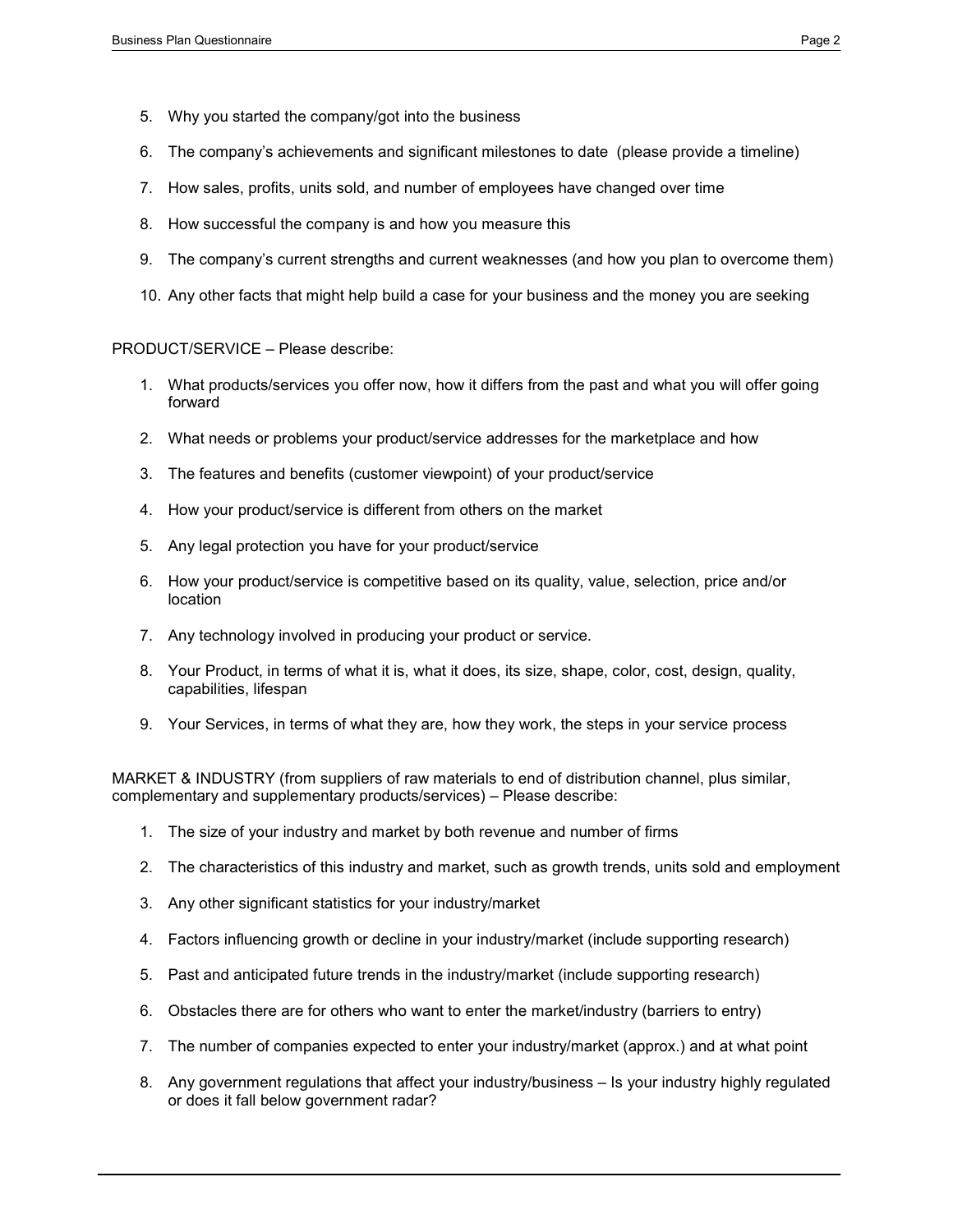TARGET MARKET– Please describe:

- 1. The size of your target market (e.g., are there 1000 business buyers? A small handful of very large target customers?)
- 2. The industry, product/service, years in business, revenue, employee size, public/private status of the general market and of the specific group(s) you are targeting -- Identify the top two or three segments of the market you intend to focus on in the immediate future. (A well-defined target market that you can effectively serve is more appealing than a huge less well-defined target market.)
- 3. Where your customers are located global, U.S., other country, state, metro area
- 4. Your understanding of your target market's needs and desires, and how your product/service directly meets them
- 5. Who your target market is in descriptive terms, what motivates them to buy, and what factors influence their buying decision
- 6. What your target market perceives as the shortcomings of alternate solutions to the problem your product/service solves or need it addresses
- 7. Why your target market will buy your specific product/service (over others)
- 8. Your focus, i.e., what specific product/service you sell to which specific group (i.e., target market segment
- 9. Trends or purchasing shifts likely to occur within the target market

MARKETING & SALES – Please describe:

- 1. How you will communicate to your target market(s) about your product/service
- 2. The steps necessary to reach prospects and convert them to customers
- 3. The specific marketing mediums you will use to reach your customer (radio, TV, cable, newspaper, magazine, billboard/outdoor, Internet, e-mail, word of mouth, affiliates, partnerships, association involvement, packaging, brand name, reputation, etc.), along with how often each will be used and what it will cost (i.e., when, where, why, and how will you reach your target customer at what costs)
- 4. Why you chose these marketing avenues over others
- 5. Any marketing materials you have or will need, along with cost and source (brochures, Web site, etc.)
- 6. What you spend on marketing per prospect and per client
- 7. How your company will attract PR/publicity, why it will be covered (the "angle") and which publications/media you target
- 8. How future changes might impact your marketing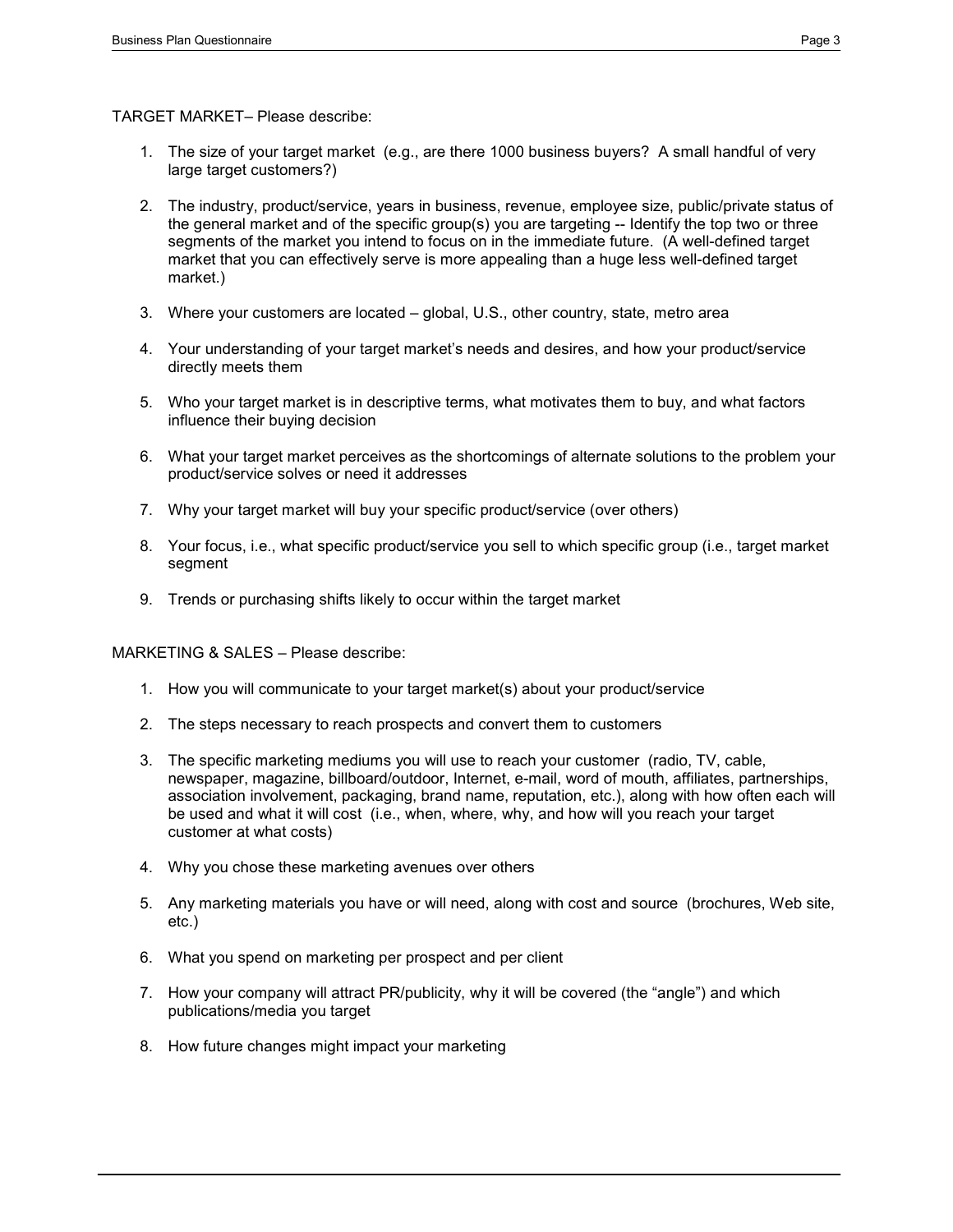- 9. How you price your product/service relative to others in the market to be profitable yet competitive – How does this help attract/retain your target market? (Keep in mind that a lower price will not necessarily lead to increased sales.)
- 10. How your products/services are delivered to the market
- 11. What type of payment you accept (e.g., Cash direct from customers at time of purchase/service, Via credit cards direct from customers at purchase/service delivery, In advance, with orders, Via invoice, Electronically through automatic debit transactions, Third-party payment processing, Via e-currency, Prepaid retainer plus invoicing for deliverables, COD via your own drivers/common carriers, Barter/Corporate Credits/payment in kind)
- 12. How this overall marketing strategy is and will continue to be effective with your target market

COMPETITION – Please describe:

- 1. Your direct and indirect competitors by type of firm, products/services offered, and market needs addressed – How many competitors are there?
- 2. Your major competitors in terms of annual units sold, annual sales dollars, time in business, products/services sold, niche(s) targeted, strengths and weaknesses (Be objective about their strengths and weaknesses which, for example, could be based on location, expertise, reputation, services, and/or personnel.)
- 3. How you compare to these major competitors and how your market niche(s) and unique strengths (i.e., competitive advantages) will lead to your success – What is your primary advantage over competitors and can you sustain it over time?
- 4. The share of the market you and each of your competitors commands
- 5. Any changes/trends that have occurred over time and impacted this picture and how you will combat changing competitive conditions in the future
- 6. What percentage of the market you intend to capture, from whom, and how
- 7. How you anticipate competitors might "fight back" as you work to increase your market share

MANAGEMENT TEAM – Critical element...many investors base their entire investment decision on the management team behind a venture. Please describe:

- 1. The founder(s)' background and past achievements that will inspire others' confidence in their ability to execute the business strategy in this plan (Write in active and specific terms.)
- 2. The members and responsibilities of your management team (3-5 people critical to day-to-day operations with greatest impact on future success) – Include the position title, person's name, role (e.g., the duties and responsibilities of the position, what functions they will oversee, who they supervise, who they report to, etc.), and why each is on your team (e.g., previous experience, education and successes relevant to this business to inspire confidence)
- 3. Any ownership options you offer to attract key management and what type of non-compete agreements are in place for them
- 4. Any Board of Directors and/or Board of Advisors you have or intend to have Who they are (by name), their background, the role they play and what they contribute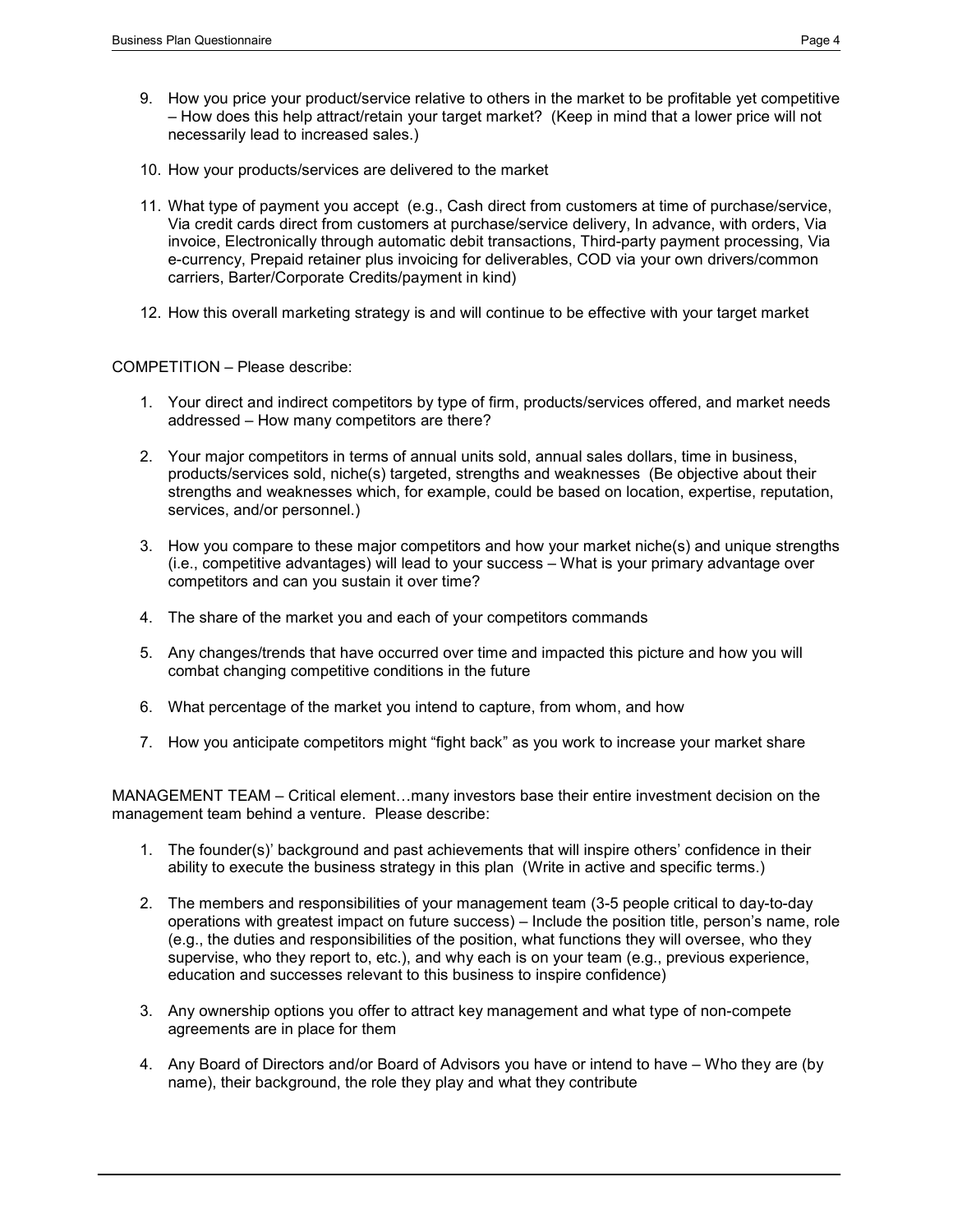- 5. Any outside consultants who work or will work with you as your company grows (e.g., accountants, attorneys, bankers, insurance agents, and experts such as technology advisors, web developers, and payroll specialists, for example) and what their roles are
- 6. Your organizational structure (functional areas, reporting structure, etc.).

OPERATIONS – Please describe:

- 3. What significant equipment is needed (include manufacturing equipment, vehicles, computers, and office equipment), at what cost, whether buy/lease (why and from whom)
- 4. What purpose the equipment serves (what does it do?) and how much it can produce
- 5. Any facility and equipment changes that will be needed in the longer term
- 6. Your hours of operation and number of shifts
- 7. How many employees you have and/or will need going forward Full-time? Part-time? How many hours at what hourly rate by functional area? How will this change over time?
- 8. What skill sets are needed and what criteria are used to locate and hire quality employees
- 9. Your practices for managing, scheduling and hiring personnel, as well as your contingency plans for meeting any production or staffing challenges that arise
- 10. The salaries of those in management, production, distribution, sales and administration if not noted in the hourly area above (note any changes over time)
- 11. The processes and work flow you use to produce, distribute and/or sell your product/service, along with the lead time for the entire process
- 12. Any materials needed, where they are stored and from what suppliers you get them (How many suppliers do you want/need to ensure on-demand availability? What are your criteria for them and theirs for you?)
- 13. Your purchasing process and any unique purchasing requirements
- 14. Any storage requirements for finished goods and the associated cost
- 15. How finished goods (or services) are distributed
- 16. How quality is measured, controlled, and improved and the procedures to ensure top quality
- 17. The specific procedures and equipment you use to keep track of inventory

### CAPITALIZATION – Please describe:

- 1. How much the founder(s) invested in the business and what it was used for (The more you've invested, the easier it is to attract financing.)
- 2. How much equity and debt have been used to finance the business so far
- 3. Why you are seeking funding instead of using internal funds (accumulated, for example, by managing existing cash flow more effectively)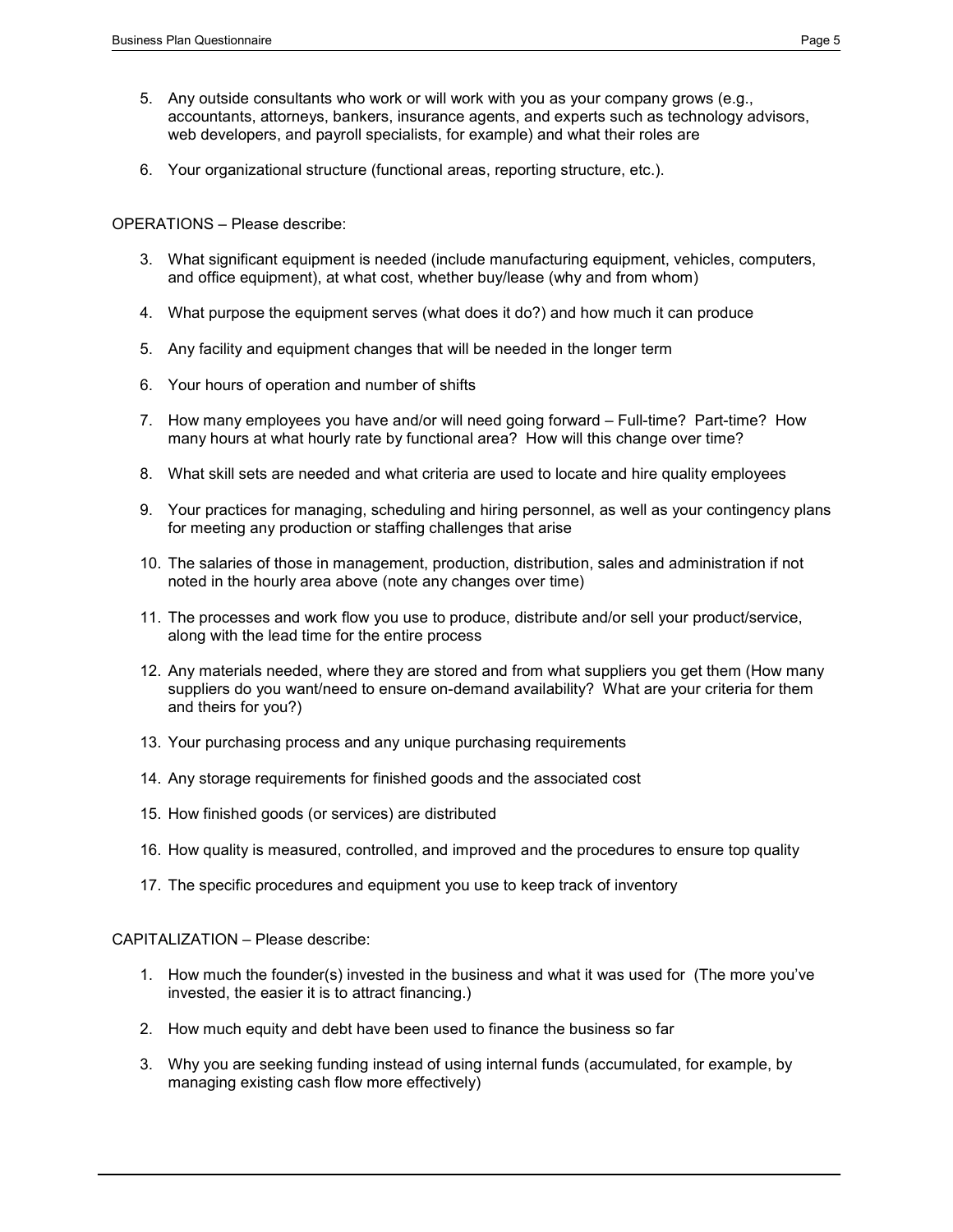- 4. Any sources from which you expect to secure additional capital
- 5. How much capital you need, what you plan to spend it on (expansion, risk cushion, covering seasonality/cycles)), specific uses, and how fast you will use it
- 6. Any investment structures you are considering Will you offer an ownership percentage and, if so, is it reasonable given your investment needs? What is the estimated return to an investor and is this in line with the standard for your industry?
- 7. How the results would change if different contingencies were to occur, including what they would be in the 'worst-case scenario'
- 8. The risks inherent in your venture and what you would do to lessen the consequences What could go wrong? What could cause you to fail or keep you from achieving your forecasted results? What is the degree of risk for lenders and investors?
- 9. How you will ensure investors/lenders still get the payback they were anticipating
- 10. What percent profit margins are realistic for your company
- 11. When your company's cash flow will turn positive, if not already

EXIT STRATEGY – Please describe:

- 1. Why you got into this business
- 2. Whether you see yourself running your company 20 years from now or are interested in moving on after a few years
- 3. Whether you are in it to make serious money or are more interested in running a solid and steadily growing family business
- 4. What exit strategies you are considering (IPO, merger/acquisition, buyout by business partner/management/strategic buyers, franchising the business, handing down the business within the family) and how each will allow investors to recoup their investment and earn the return they are seeking – When can they cash out?
- 5. How the exit strategy is consistent with your personal goals

FINANCIALS – Please provide:

- 1. The "reasons behind the numbers" and how they were calculated (e.g., assume sell 1000 units first month at \$5 each, with 4% projected increase each month, etc.)
- 2. Why salaries and office expenses are reasonable for a business at the stage yours is at
- 3. Why your expense estimates are realistic and how you have budgeted for unexpected costs
- 4. How many units you need to sell at what price to cover your fixed and variable expenses (i.e., what is your break-even point?)
- 5. What debt the business currently has (List specific types of debt, amount borrowed, APR, monthly payment, and length of commitment.)